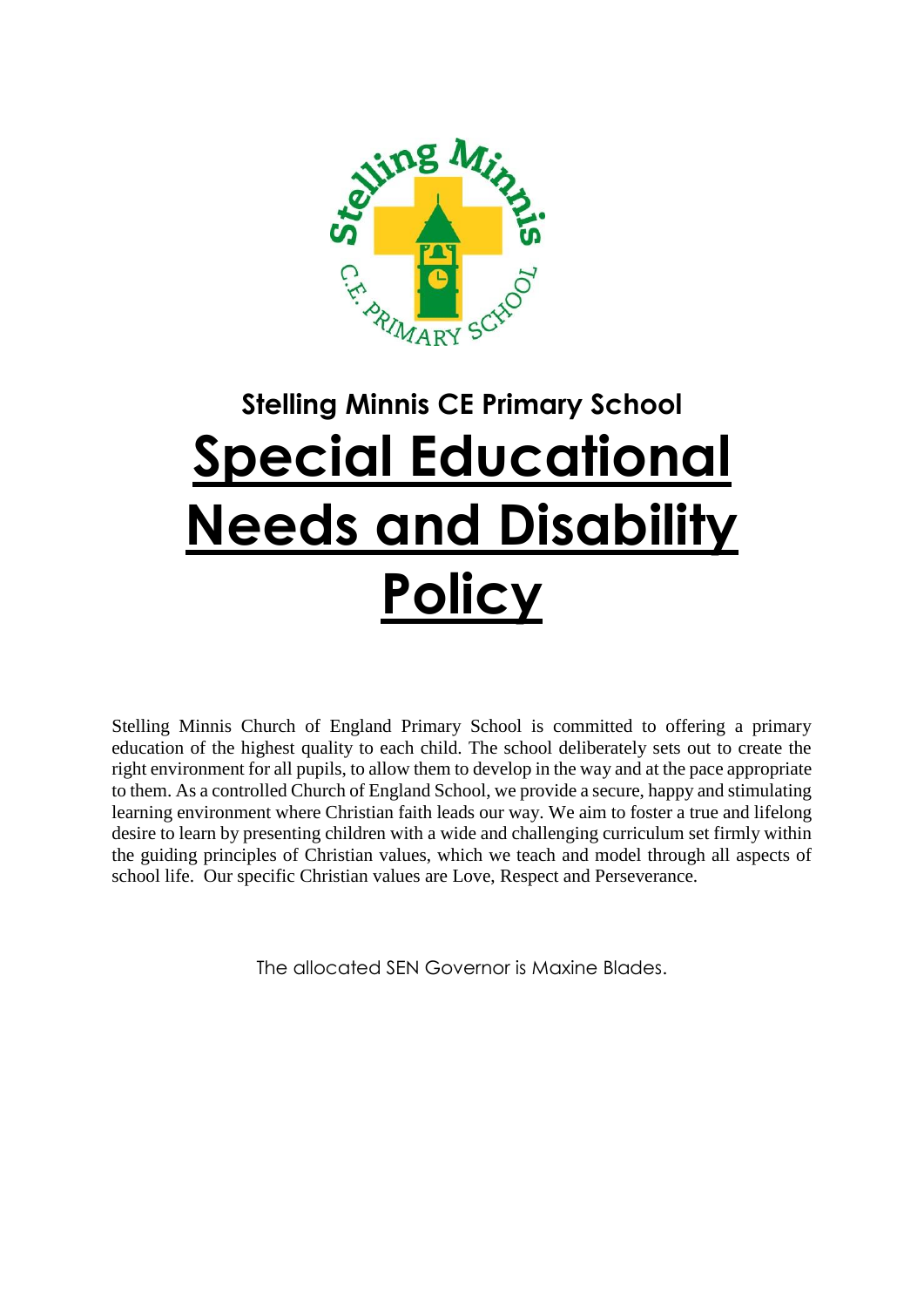# Stelling Minnis CEP School

# SEN & Disability Policy/SEN Information Report

# Updated Autumn 2020

# Reviewed 19.10.21

This policy is written in line with the requirements of:- Children and Families Act 2014 SEN Code of Practice 2014 SI 2014 1530 Special Educational Needs and Disability Regulations 2014 Part 3 Duties on Schools – Special Educational Needs Co-ordinators Schedule 1 regulation 51– Information to be included in the SEN information report Schedule 2 regulation 53 – Information to be published by a local authority in its local offer Equality Act 2010 Schools Admissions Code, DfE 1 Feb 2012

SI 2012 1124 The School Information (England) (Amendment) Regulations 2012 SI 2013 758 The School Information (England) (Amendment) Regulations 2013

This policy should be read in conjunction with the following school policies: Behaviour Policy, Equalities Policy, Safeguarding Policy and Complaints Policy.

This policy was developed by the Special Needs Coordinator, and is reviewed by staff and governors on an annual basis.

# **Definition of SEN**

A child or young person has SEN if they have a learning difficulty or disability which calls for special educational provision to be made for him or her.

A child of compulsory school age or a young person has a learning difficulty if he or she:

- (a) Has a significantly greater difficulty in learning than the majority of others of the same age; or
- *(b)* Has a disability which prevents or hinders him or her from making use of facilities of a kind generally provided for others of the same age in mainstream schools or mainstream post-16 institutions. *SEN Code of Practice (2014, p 4)*

### **Definition of disability**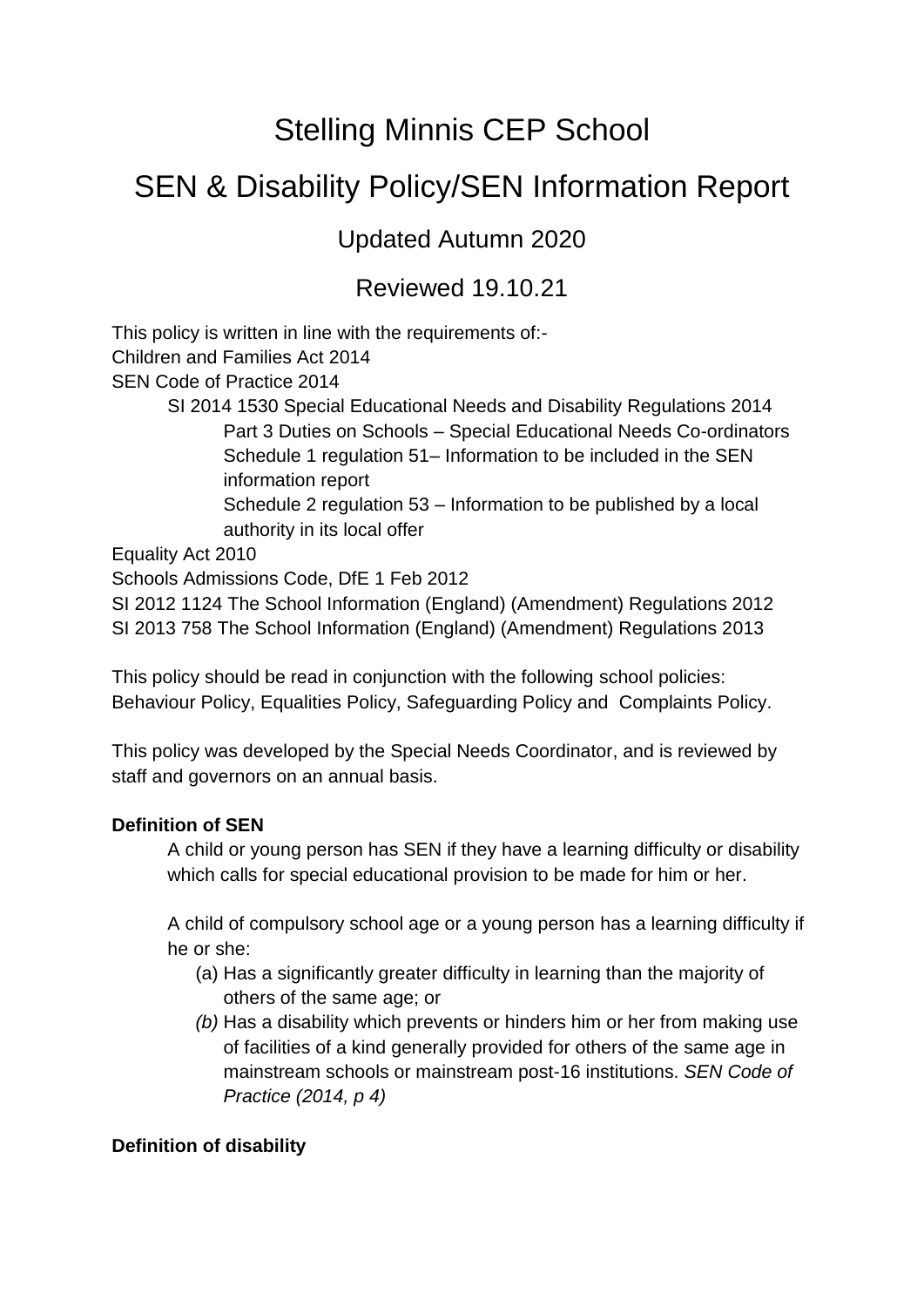Many children and young people who have SEN may also have a disability under the Equality Act 2010 – that is'…a physical or mental impairment which has a long-term and substantial adverse effect on their ability to carry out normal day-to-day activities'. This definition provides a relatively low threshold and includes more children than many realise: 'long-term' is defined as 'a year or more' and 'substantial' is defined as 'more than minor or trivial' *SEN Code of Practice (2014, p5)*

*1 The kinds of special educational need for which provision is made at the school* At Stelling Minnis we can make provision for every kind of frequently occurring special educational need without a statement of special educational needs / Education, Health and Care Plan, for instance dyslexia, dyspraxia, speech and language needs, autism, Asperger's syndrome, learning difficulties and behaviour difficulties. There are other kinds of special educational need which do not occur as frequently and with which the school is less familiar, but we can access training and advice so that these kinds of needs can be met.

The school also meets the needs of pupils with a statement of special educational need / Education, Health and Care plan with the following kinds of special educational need: such as Speech and Language Disorders, Autism, Asperger's Syndrome, and Health issues. Decisions on the admission of pupils with a statement of special educational need / Education, Health and Care plan are made by the Local Authority.

The admission arrangements for pupils without a statement of special educational needs / Education, Health and Care Plan do not discriminate against or disadvantage disabled children or those with special educational needs.

*2 Information about the policy for identification and assessment of pupils with SEN* At Stelling Minnis we monitor the progress of all pupils six times a year to review their academic progress. We also use a range of assessments with pupils at various points e.g. Speech link and Language link upon entry; phonics screening in Year 1; reading age and arithmetic for all pupils every 6 months.

Where progress is not sufficient, even if special educational need has not been identified, we put in place extra support to enable the pupil to catch up. Examples of extra support are phonics, Clever Hands and Fizzy, small group work for maths, spelling, comprehension and writing. These will be listed on the Provision Map for the class and parents will be notified.

Some pupils may continue to make inadequate progress, despite high-quality teaching targeted at their areas of weakness. For these pupils, and in consultation with parents, we will use a range assessment tools to determine the cause of the learning difficulty. At Stelling Minnis we are experienced in using the following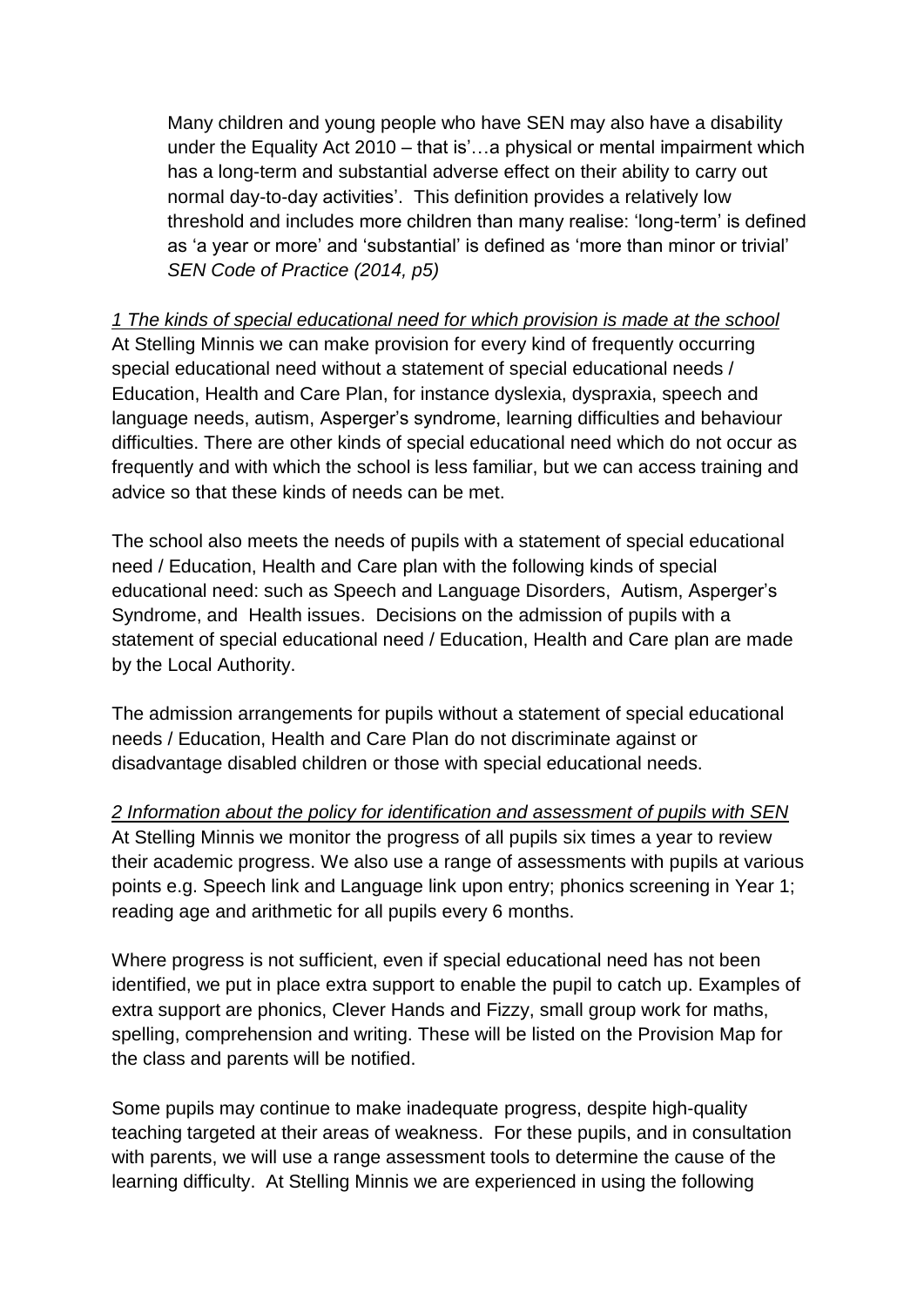assessment tools: BPVS; Numeracy assessments such as Catch Up and Numicon;, Aston Index, PHAB battery, Leuven Scales, COPS and LASS; and we have access to external advisors such as the Specialist Teaching Service who can use more specialised tools.

The purpose of this more detailed assessment is to understand what additional resources and different approaches are required to enable the pupil to make better progress. These will be shared with parents, put into a SEN support plan and reviewed regularly, and refined / revised if necessary. At this point we will have identified that the pupil has a special educational need because the school is making special educational provision for the pupil which is additional and different to what is normally available.

If the pupil is able to make good progress using this additional and different resource (but would not be able to maintain this good progress without it) we will continue to identify the pupil as having a special educational need. If the pupil is able to maintain good progress without the additional and different resources he or she will be identified as no longer having special educational needs. When any change in identification of SEN is changed, parents will be notified.

We will ensure that all teachers and support staff who work with the pupil are aware of the support to be provided and the teaching approaches to be used.

# *3 Information about the school's policies for making provision for pupils with special educational needs whether or not they have EHC Plans, including*

*3a How the school evaluates the effectiveness of its provision for such pupils* Each review of the SEN support plan will be informed by the views of the pupil, parents and class/subject teachers and the assessment information from teachers which will show whether adequate progress is being made.

The *SEN Code of Practice (2014, 6.17)* describes inadequate progress thus:

- Is significantly slower than that of their peers starting from the same baseline
- Fails to match or better the child's previous rate of progress
- Fails to close the attainment gap between rate of progress
- Widens the attainment gap

For pupils with or without a statement of special educational needs / Education, Health and Care Plan there will be an annual review of the provision made for the child, which will enable an evaluation of the effectiveness of the special provision. The collation of all annual review evaluations of effectiveness will be reported to the governing body.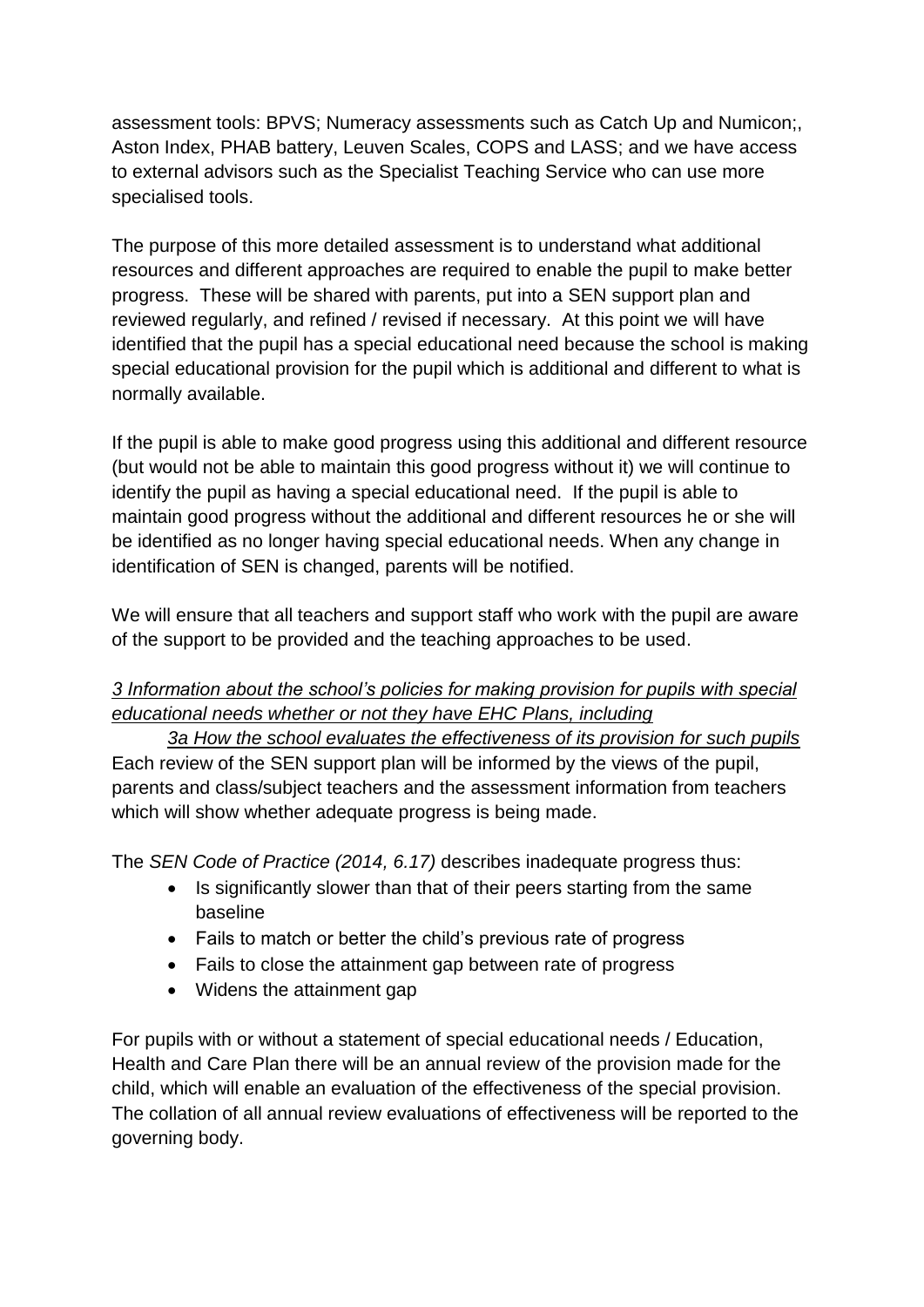# *3b the school's arrangements for assessing and reviewing the progress of pupils with special educational needs*

Every pupil in the school has their progress tracked six times per year. In addition to this, pupils with special educational needs may have more frequent assessments of reading age, spelling age etc. The assessments we use at Stelling Minnis listed in Section 2. Using these it will be possible to see if pupils are increasing their level of skills in key areas.

If these assessments do not show adequate progress is being made the SEN support plan will be reviewed and adjusted.

*3c the school's approach to teaching pupils with special educational needs* High quality teaching, differentiated for individual pupils, is the first step in responding to pupils who have or may have SEN. Additional intervention and support cannot compensate for a lack of good quality teaching. This school will regularly and carefully review the quality of teaching for all pupils, including those at risk of underachievement. This includes reviewing and, where necessary, improving, teachers' understanding of strategies to identify and support vulnerable pupils and their knowledge of the SEN most frequently encountered *SEN Code of Practice (2014, 6.37)*

In Stelling Minnis the quality of teaching is judged to be good.

We follow the Mainstream Core Standards [www.kelsi.org.uk](http://www.kelsi.org.uk/) advice developed by Kent County Council to ensure that our teaching conforms to best practice.

In meeting the Mainstream Core Standards the school employs some additional teaching approaches, as advised by internal and external assessments e.g. one to one tutoring / precision teaching / mentoring, small group teaching, use of ICT software learning packages. These are delivered by school staff and additional staff employed through the funding provided to the school as 'notional SEN funding'

# *3d how the school adapts the curriculum and learning environment for pupils with special educational needs*

At Stelling Minnis we follow the advice in the Mainstream Core Standards on how to adapt the curriculum and the learning environment for pupils with special educational needs. We also incorporate the advice provided as a result of assessments, both internal and external, and the strategies described in statements of special educational needs / Education, Health and Care Plans.

As part of our requirement to keep the appropriateness of our curriculum and learning environment under review the Governors have recently made the following improvements as part of the school's accessibility planning: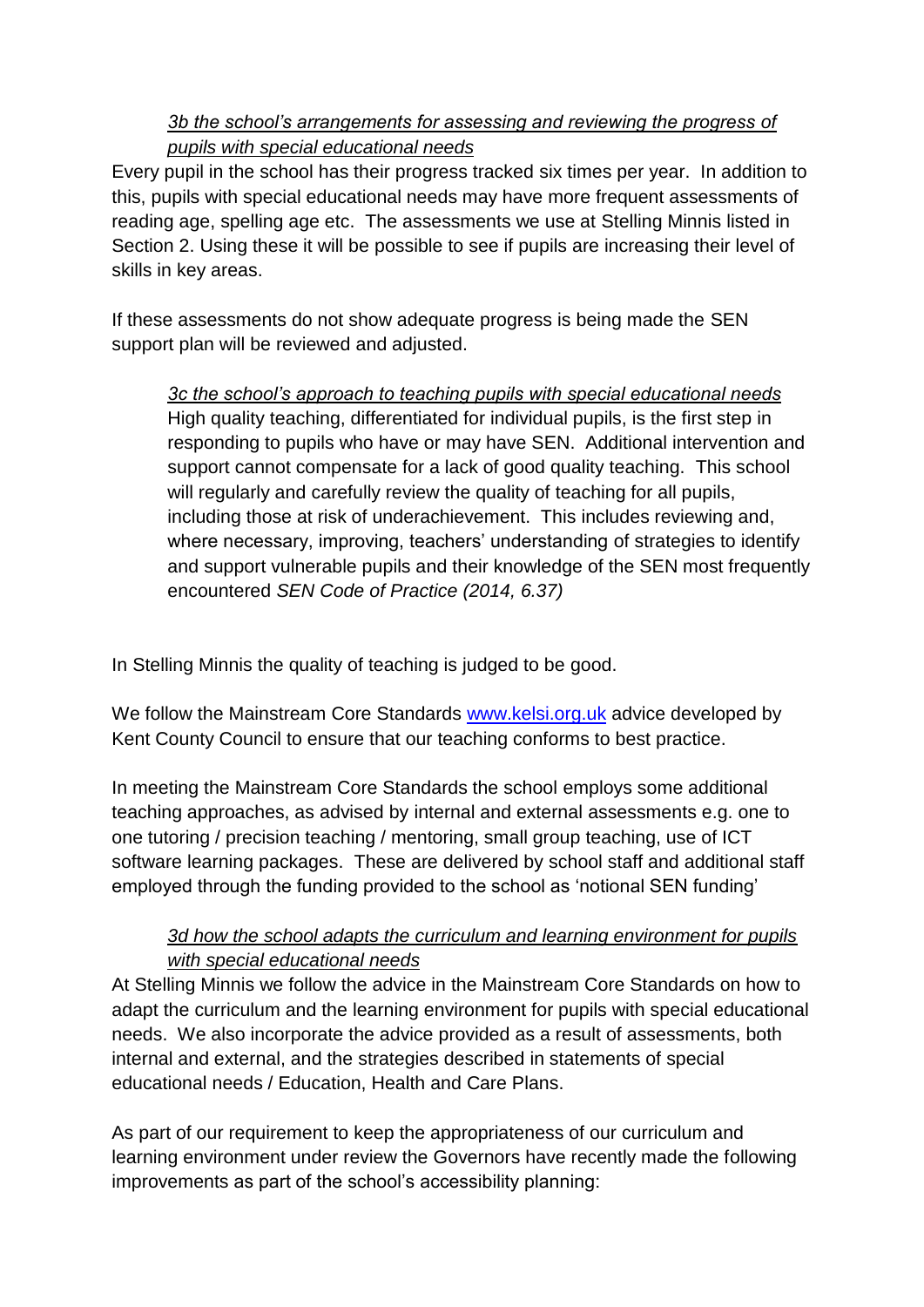Provision of disabled parking; provision of a safe area for pupils when needed (small room); provision of laptops for pupils; and staff training (physical intervention and incontinence training).

The Governors have identified that the following aspects of the school need to be improved:

To continue to make sure all pupils have access to the curriculum through adapting the curriculum and providing special resources, as appropriate.

To ensure the building is accessible whenever there are building improvements. To keep the relevant staff training up to date e.g. epipen training.

# *3e additional support for learning that is available to pupils with special educational needs*

As part of our budget we receive 'notional SEN funding'. This funding is used to ensure that the quality of teaching is good in the school and that there are sufficient resources to deploy additional and different teaching for pupils requiring SEN support. The amount of support required for each pupil to make good progress will be different in each case and a list of the interventions we can offer is on our provision map. In very few cases a very high level of resource is required. The funding arrangements require schools to provide up to £6000 per year of resource for pupils with high needs, and above that amount the Local Authority should provide top up to the school (KCC's Schools Funding Forum is currently developing a system for this which will be implemented in April 2015)

# *3f how the school enables pupils with special educational needs to engage in activities of the school (including physical activities) together with children who do not have special educational needs*

All clubs, trips and activities offered to pupils at Stelling Minnis are available to pupils with special educational needs either with or without a statement of special educational needs / Education, Health and Care Plan. Where it is necessary, the school will use the resources available to it to provide additional adult support to enable the safe participation of the pupil in the activity

# *3g support that is available for improving the emotional and social development of pupils with special educational needs*

At Stelling Minnis we understand that an important feature of the school is to enable all pupils to develop emotional resilience and social skills, both through direct teaching e.g. PSHE, Bubble Time and indirectly with every conversation adults have with pupils throughout the day.

For some pupils with the most need for help in this area we also can provide the following e.g. Counselling, mentor time with a member of staff,, external referral to CAHMs, time-out space for pupil to use when upset or agitated etc.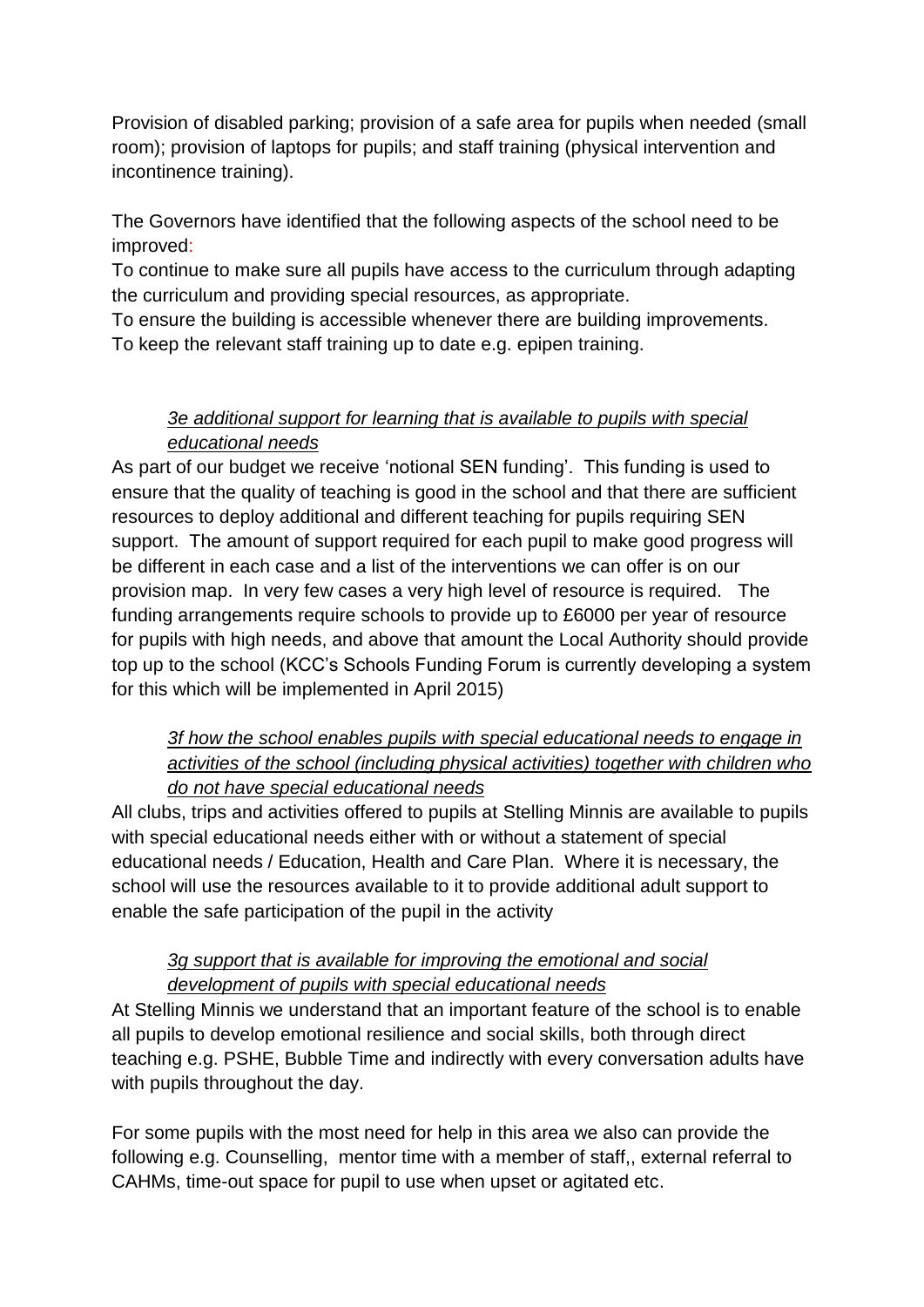Pupils in the early stages of emotional and social development because of their special educational needs will be supported to enable them to develop and mature appropriately. This will usually require additional and different resources, beyond that required by pupils who do not need this support.

#### *4 The name and contact details of the SEN Co-ordinator*

The SENCO at Stelling Minnis is Julie Simmons, who is a qualified teacher and has been accredited with the National Award for SEN Co-ordination .

# *5 Information about the expertise and training of staff in relation to children and young people with special educational needs and how specialist expertise will be secured*

All teachers and teaching assistants have had the following awareness training: Autism, ADHD, Dyslexia, Behaviour, Leuven, Anger Management, Speech and Language

Some teachers and Teaching Assistants have received the following enhanced and specialist training in Dyslexia, Dyscalculia, Speech and Language, Autism, Behaviour and Anger Management, Drawing and Talking, Lego Therapy, ADHD.

Where a training need is identified beyond this, we will find a provider who is able to deliver it. Training providers we can approach are: The Beacon School, Aspen Smile Centre, Educational Psychology, Occupational therapists, Physiotherapists. The cost of training is covered by the notional SEN funding.

# *6 Information about how equipment and facilities to support children and young people with special educational needs will be secured*

Where external advisors recommend the use of equipment or facilities which the school does not have, we will purchase it using the notional SEN funding, or seek it by loan. For highly specialist communication equipment the school will seek the advice of the KCC Communication and Assistive Technology team.

# *7 The arrangements for consulting parents of children with special educational needs about, and involving them in, their education*

All parents of pupils at Stelling Minnis are invited to discuss the progress of their children on two occasions a year and receive a written report once a year. In addition, we are happy to arrange meetings outside these times. As part of our normal teaching arrangements, all pupils will access some additional teaching to help them catch-up if the progress monitoring indicates that this is necessary; this will not imply that the pupil has a special educational need. All such provision will be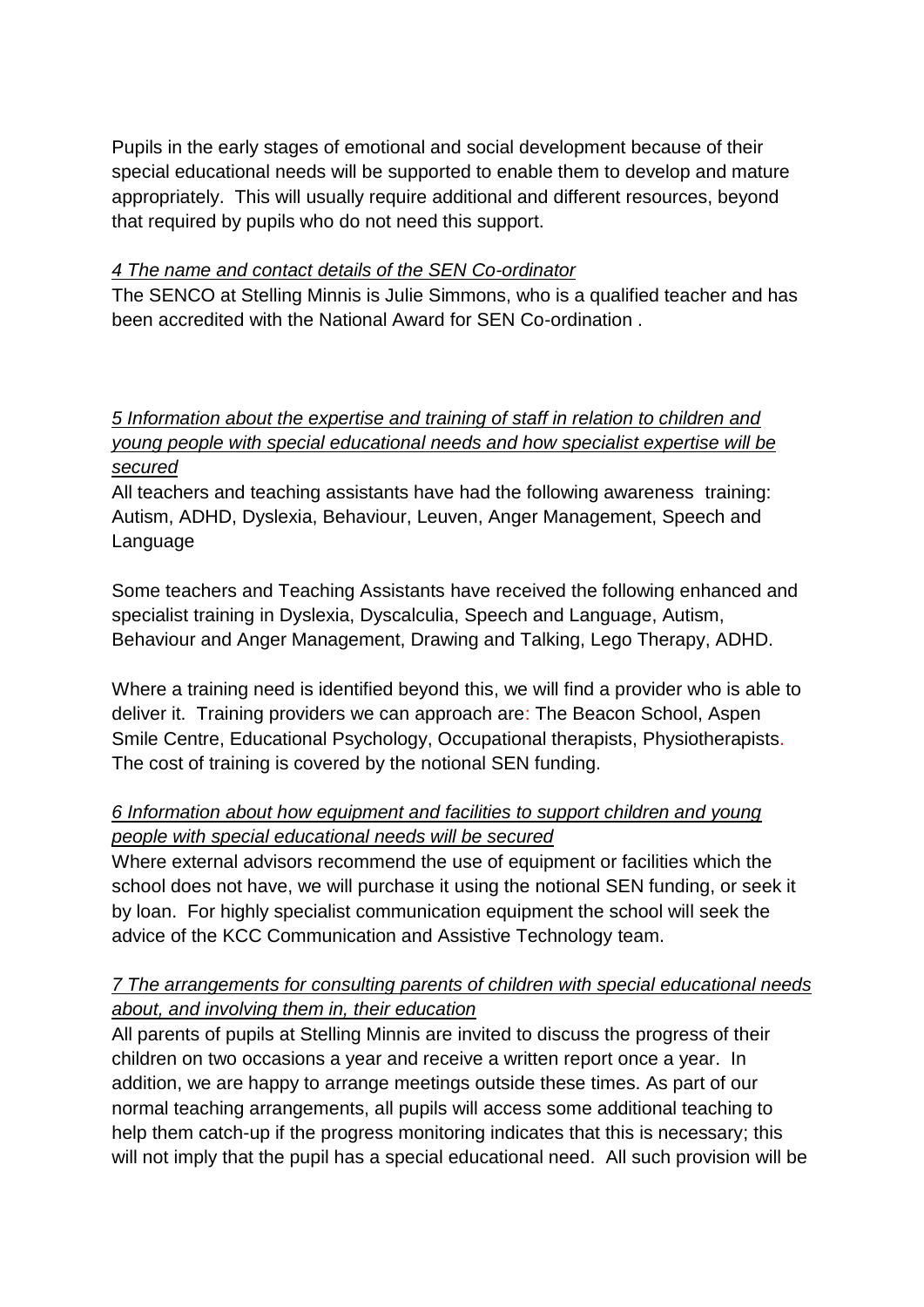recorded, tracked and evaluated on a Provision Map which will be shared with parents three times per year.

If following this normal provision improvements in progress are not seen, we will contact parents to discuss the use of internal or external assessments which will help us to address these needs better. From this point onwards the pupil will be identified as having special educational needs because special educational provision is being made and the parent will be invited to all planning and reviews of this provision. Parents will be actively supported to contribute to assessment, planning and review.

In addition to this, parents of pupils with a statement of SEN / Education, Health and Care Plan will be invited to contribute to and attend an annual review, which, wherever possible will also include other agencies involved with the pupil. Information will be made accessible for parents.

# *8 The arrangements for consulting young people with special educational needs about, and involving them in, their education*

When a pupil has been identified as having special educational needs and special educational provision is being made for him or her, the pupil will be consulted about and involved in the arrangements made for them as part of person-centred planning. Parents are likely to play a more significant role in the early childhood years with the young person taking more responsibility and acting with greater independence in later years.

# *9 The arrangements made by the governing body relating to the treatment of complaints from parents of pupils with special educational needs concerning the provision made at the school*

The normal arrangements for the treatment of complaints at Stelling Minnis are used for complaints about provision made for special educational needs. We encourage parents to discuss their concerns with the class teacher, SENCO or Headteacher to resolve the issue before making the complaint formal to the Chair of the governing body.

If the complaint is not resolved after it has been considered by the governing body, then a disagreement resolution service or mediation service can be contracted. If it remains unresolved after this, the complainant can appeal to the First–tier Tribunal (Special Educational Needs and Disability), if the case refers to disability discrimination, or to the Secretary of State for all other cases.

There are some circumstances, usually for children who have a Statement of SEN where there is a statutory right for parents to appeal against a decision of the Local Authority. Complaints which fall within this category cannot be investigated by the school.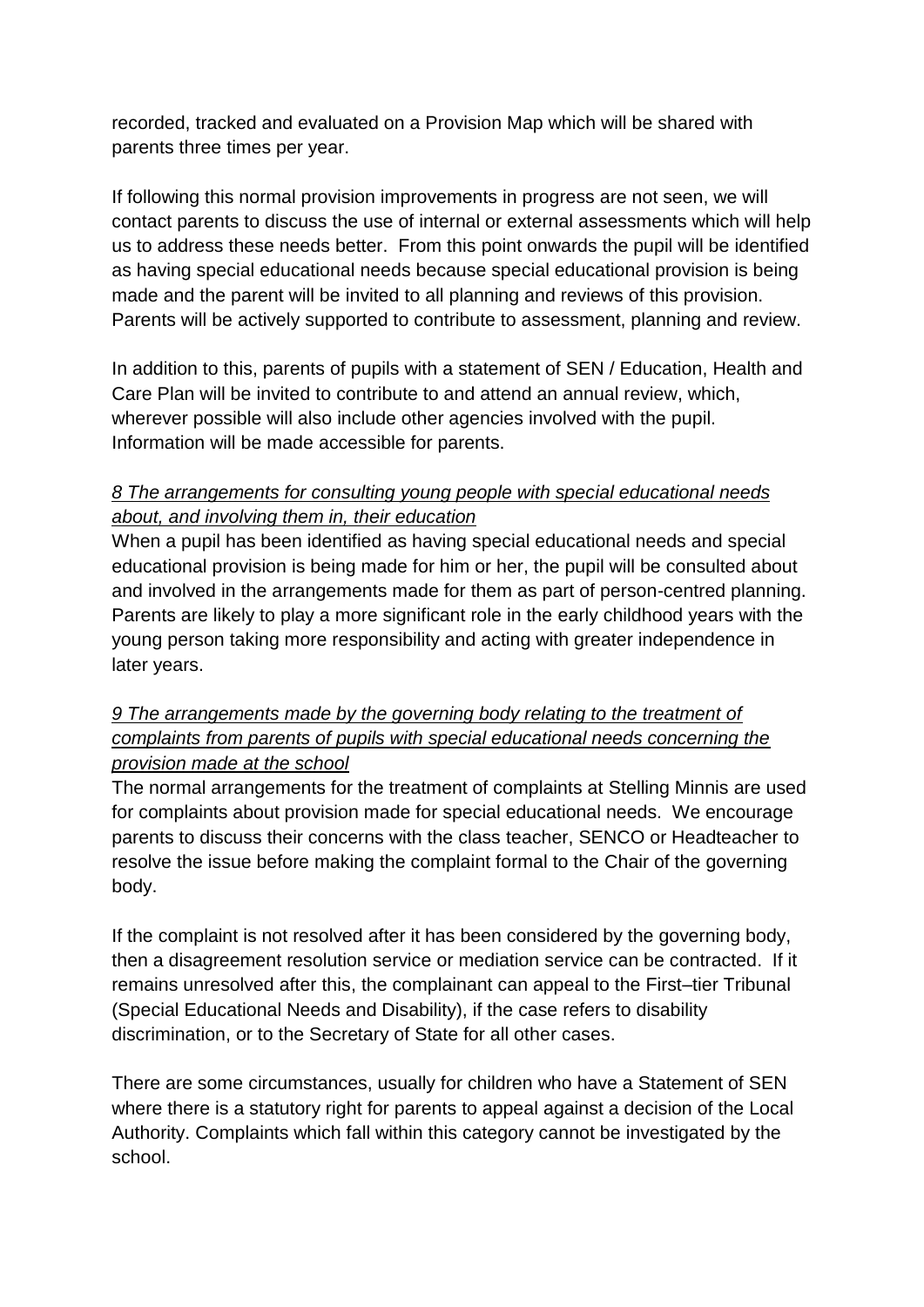*10 How the governing body involves other bodies, including health and social services bodies, local authority support services and voluntary organisations, in meeting the needs of pupils with special educational needs and in supporting the families of such pupils*

The governing body have engaged with the following bodies:-

- Free membership of LIFT for access to specialist teaching and learning service
- Access to local authority's service level agreement with Speech and Language Therapy Services / Occupational Therapy Services / Physiotherapy Services for pupil with requirement for direct therapy or advice
- Ability to make ad hoc requests for advice from Communication and Assistive Technology Team, etc
- Membership of professional networks for SENCO such as SENCO forum, The Key, NASEN and AEN Update.

## *11 The contact details of support services for the parents of pupils with special educational needs, including those for arrangements made in accordance with clause 32 (Parent Partnership Services)*

Kent Parent Partnership Service (KPPS) provides free, impartial, confidential, advice, support and options around educational issues for parents who have children with special educational needs or disabilities (0-19). They empower parents to play an active and informed role in their child's education. They can be contacted on

**HELPLINE:** 03000 41 3000 **Office:** 0300 333 6474 and **Minicom:** 0300 333 6484 **E-mail:** kentparentpartnershipservice@kent.gov.uk

**<http://www.kent.gov.uk/kpps>**

### *12 The school's arrangements for supporting pupils with special educational needs in transferring between phases of education or in preparing for adulthood and independent living*

At Stelling Minnis we work closely with the educational settings used by the pupils before they transfer to us in order to seek the information that will make the transfer is a seamless as possible. The SENCO will contact the SENCO of the previous school to discuss the provision required and relay this to the new Class Teacher and Headteacher.

We also contribute information to a pupils' onward destination by providing information to the next setting. The SENCO will meet with the receiving SENCO to discuss provision required and arrange for the pupil to attend transition sessions if these are available.